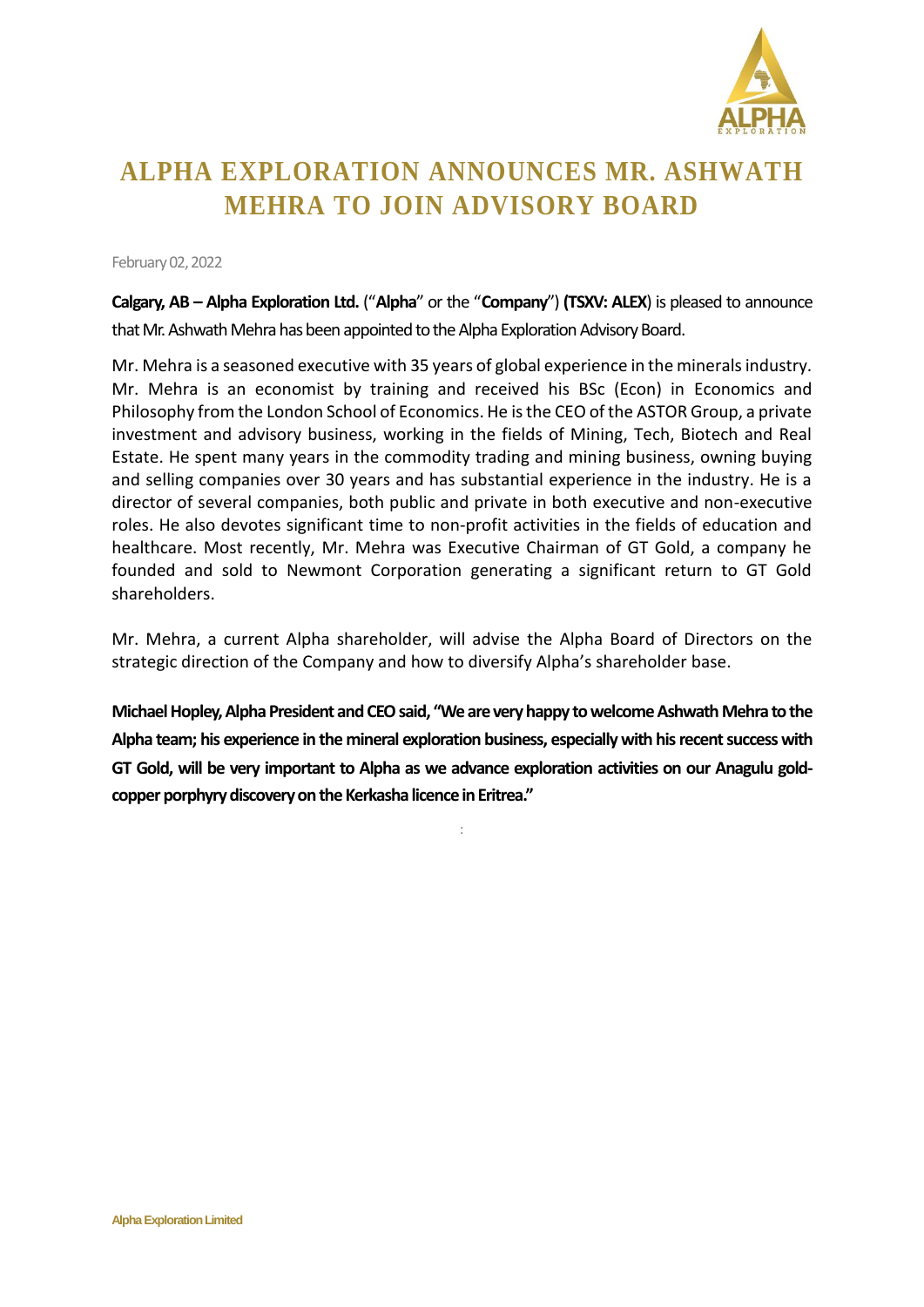

## **About Alpha**

Alpha is an exploration company listed on the TSX Venture Exchange e under the symbol ALEX. The company is focused on the discovery of world class economic gold and base metals deposits in the highly prospective Arabian-Nubian shield, on either side of the Red Sea. Alpha currently holds a 100% interest in the large (771 km<sup>2</sup>) Kerkasha Exploration License in southwest Eritrea, located 135 km west-southwest of the capital city of Asmara. Since acquiring the property in January 2018, the company has spent approximately CAD\$11million on exploration and identified 17in prospects of which four have been drilled to date. The large Anagulu gold-copper porphyry system was a virgin discovery by Alpha geologists in early 2018, that was made while executing a property-wide soil sample program. The discovery diamond hole was drilled in January 2020 and reported a 49-m wide interval with an average grade of 2.42 g/t gold, 1.10% copper and 6.83 g/t silver. Work continues at Anagulu, and the Company plans to drill four other prospects later this year.

Alpha is managed by a group of highly experienced and successful professionals with many years of experience carrying out exploration and resource development programs in Eritrea and Sudan.

For further information go to the Alpha webpage at www.alpha-exploration.com or contact:

Michael Hopley President and Chief Executive Officer Alpha Exploration Ltd. Email: mhopley@alpha-exploration.com Tel: +44 207129 1148

## **Cautionary Notes**

**This press release is intended for distribution in Canada only and is not intended for distribution to United States newswire services or dissemination in the United States.**

**Neither the TSX Venture Exchange nor its Regulation Services Provider (as that term is defined in policies of the TSX Venture Exchange) accepts responsibility for the adequacy or accuracy of this release.**

## **Forward-Looking Statements**

*Certain statements and information herein, including all statements that are not historical facts, contain forward-looking statements and forward-looking information within the meaning of applicable securities laws. Such forward-looking statements or information include but are not limited to statements or information with respect to: the potential benefits to Alpha with respect to the appointment of Mr. Mehra to Alpha's advisory board and the ability to diversify Alpha's shareholder base. Often, but not always, forward-looking statements or information can be identified by the use of words such as "estimate", "project", "belief", "anticipate",*